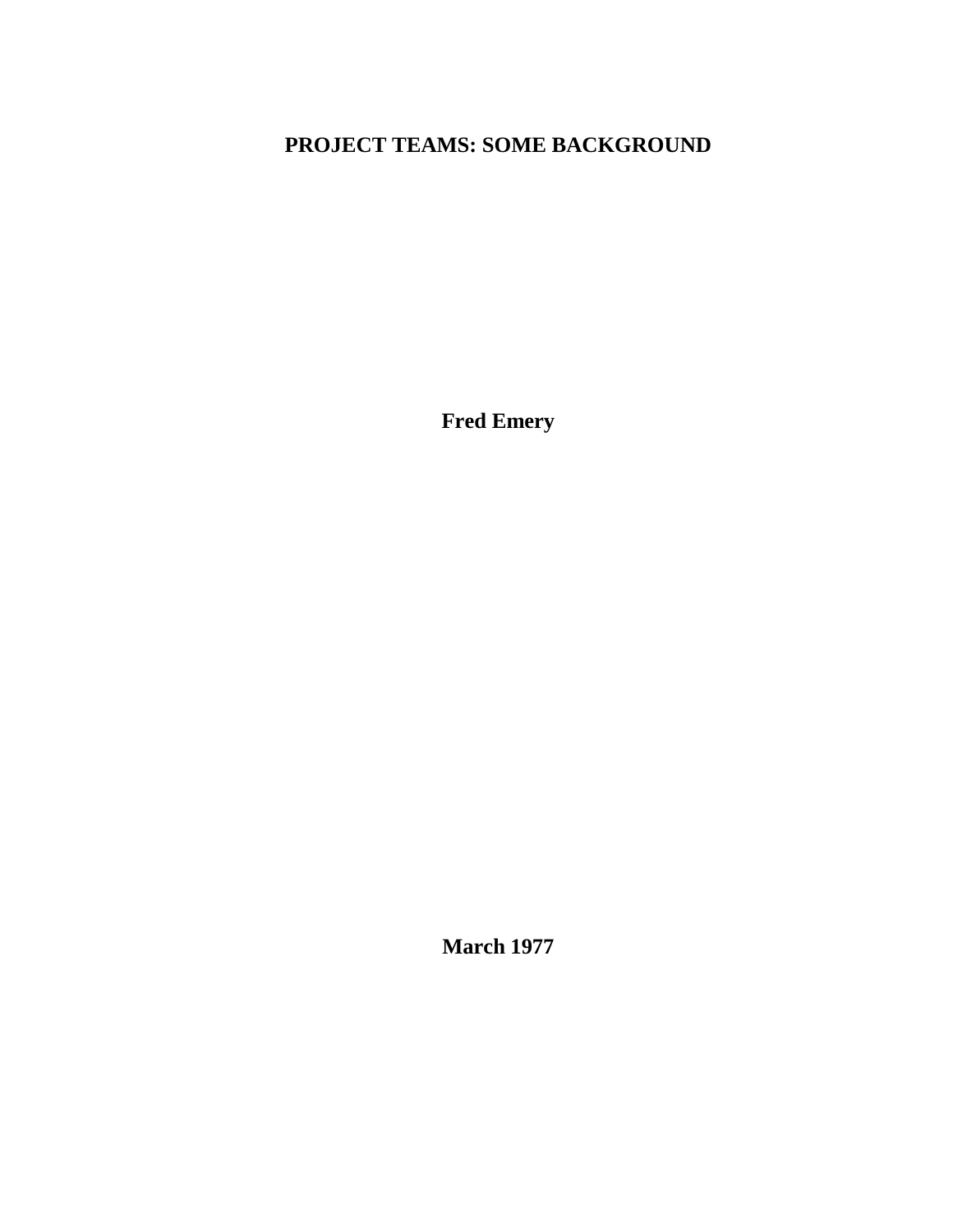This paper is an account of work undertaken in both overseas and Australian organisations. The experiments have been concerned with the interaction of social and technological change. In the cases cited change was undertaken in both the sociological and technological systems resulting in dissolution of bureaucratic organisations and the evolution of self-managing, semi-autonomous, composite organisations.

Project Management is not simply dressing up an existing bureaucratic organisation. The concept implies self-managing groups with clear measurable objectives capable of being achieved with the resources available to the group. The concept of Project Management has responsibility and authority built into the social structure of a project group. (see attachment 1).

In the experiments that follow there are a number of common denominators which lead to change. Briefly, these are:

- 1. Change in technology
- 2. Impressive change in the social quality of work-life
- 3. Flowing from 1 and 2, crises situations evolve
- 4. Organisation members recognise the existence of the crises
- 5. Organisation members willingly participate in change.

# **British Coal Industry Experiments**

Prior to the nationalisation and introduction of improved technology in the industry, coal mining using a "hand-got" system, that is two miners working in pairs on short length coal faces. This method provided face-workers with a social balance or cohesiveness which was subsequently lost to improved technology.

Nationalisation and mechanisation coincided with the appearance in the coal fields of economic depression and bitter exacerbation of the struggle between miners and owners. The technological change introduced was called the "long-wall method" of coal getting.

The outstanding feature of the social pattern with which the pre-mechanised equilibrium was associated is its emphasis on small group organisation at the coalface. The groups were inter-dependent working pairs to whom one or two extra individuals could be attached. It was common for the pair to make their own contract with management and to be responsible for their own small face.

This primary work-organisation placed total responsibility for the complete coalgetting task squarely on the shoulders of a single, small face-to-face group which experienced the entire cycle of operations within the compass of its membership. Leadership and supervision were internal to the group, which had a quality of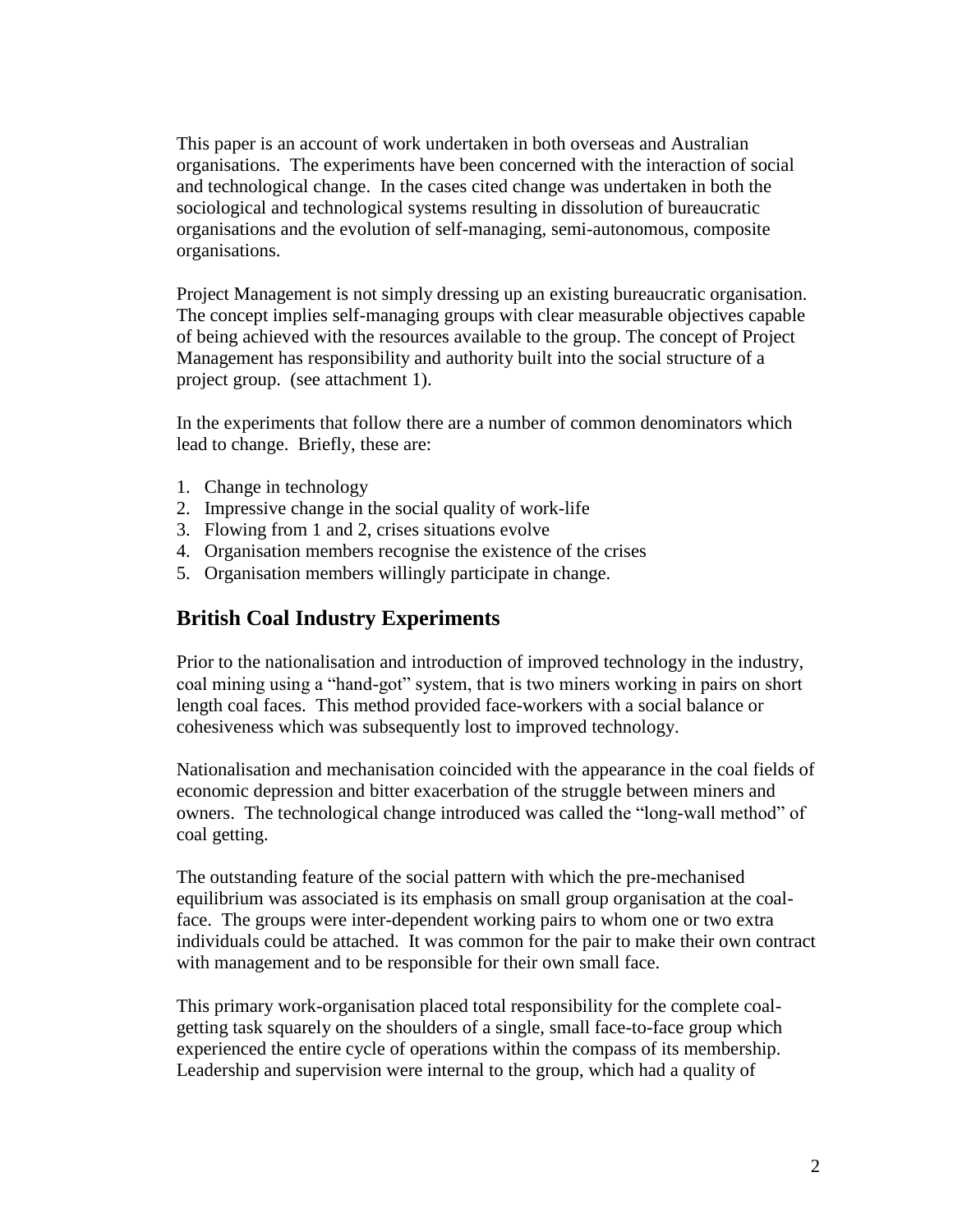"responsible autonomy". These pair based units contained the full range of coal-face skills. The introduction of mechanisation called the "long-wall" method effectively disrupted this technological and sociological pattern.

## **The Long-Wall Method**

In this method, a direct advance is made into the coal on a continuous front: faces of 180-200 yards being typical, though larger faces are not common. The work is broken down into a standard series of component operations that follow each other in rigid succession over three shifts of 7.5 hours each, so that a total coal-getting cycle may be completed once in each twenty-four hours of the working week. Shifts of 40 men needed on an average face were:

| Figure 1     |                           |            |
|--------------|---------------------------|------------|
| <b>Shift</b> | <b>Function</b>           | No. of Men |
| Shift I      | Cutting                   |            |
| Shift II     | Moving conveyor $&$ props |            |
| Shift III    | filling                   |            |

The average coal extraction per cycle was commonly 200 tons. A medium-size pit with three seams could have 12-15 long-wall faces in operation.

The faces are laid out in districts (Figure 2). Props must be placed every 3 feet and the line of props (Figure 3) are placed immediately against a coal-face waiting to be filled off. The term "GOB" (coal mining vernacular) indicates the expanse from which the coal has already been extracted. The roof is left to collapse. Only the tunnels used for air, haulage and travelling are kept open.

When a cycle is complete, all equipment is moved forward. In Figure 2, the coal face is shown cut and waiting for the shot-fire, whose task is the last to be performed before the fillers come on. As part of the preparation work of a new cycle, the conveyer has to be moved from the "old conveyer" track (Figure 3) to the "new conveyer track". At the same time, the two lines of props on either side of the "old creeping track" (Figure 3) are withdrawn and thrown over beside the conveyer for fillers to use in propping up their roof as they get into the next 6 feet of coal.

The mass production character of the long-wall operation brought a number of problems, such as ineffective communication, poor working relationships, differentiated, rigidly sequenced work systems, multi-shift cycles and the unpredictable geological behaviour of the mine increasing the probability of disorganisation of a cycle.

The working environment had dreaded conditions, such as water, heat or dust thereby making the task both difficult and dangerous. Rolls or fault may appear in a seam.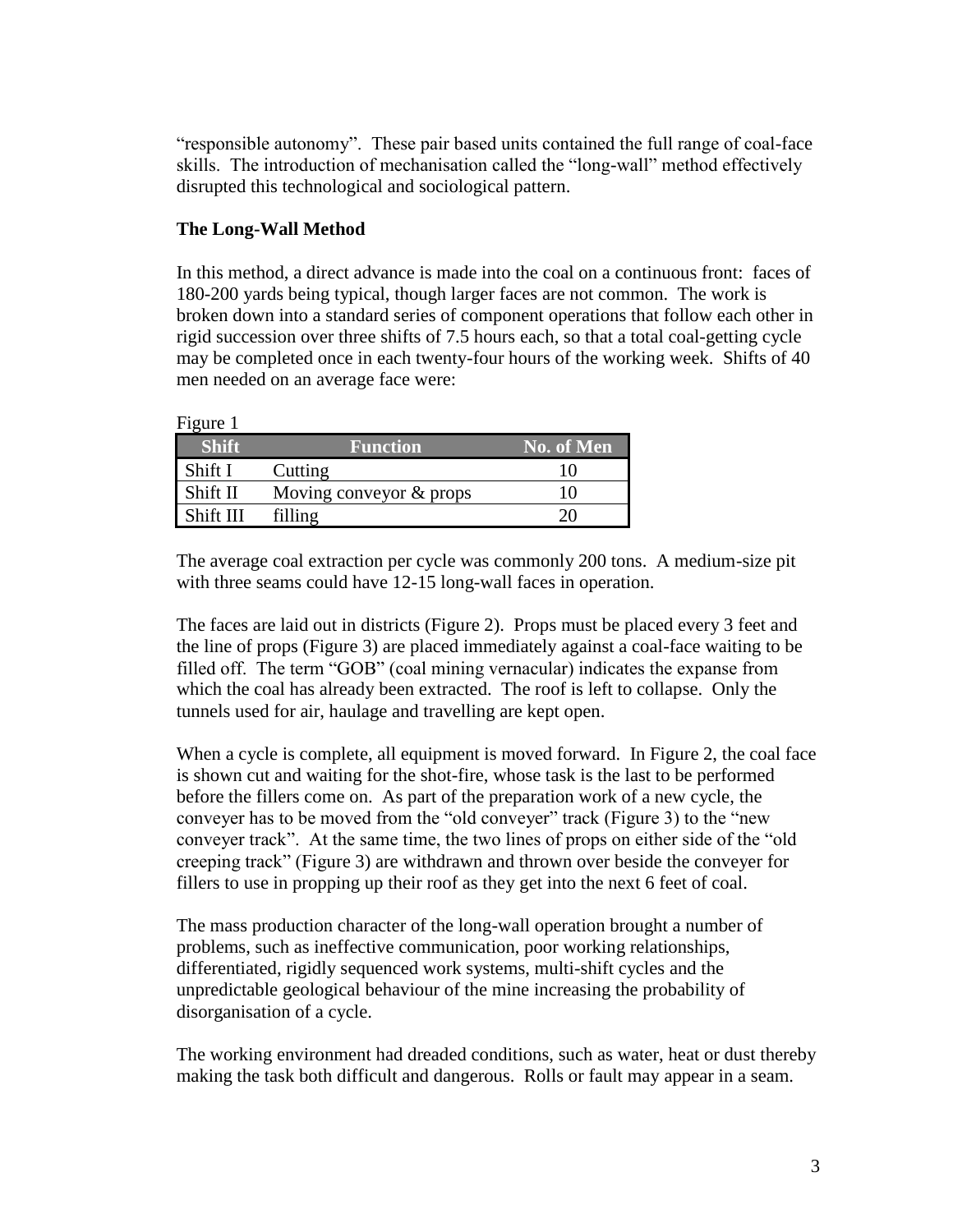Control may be lost over the roof for considerable periods or changes may occur in the floor. These unpredictable features negate the application of typical factory types of control and supervision.

From the face-workers point of view, bad condition meant not only more danger and harder work, but less pay (because of collapses or machine breakdown) resulting in miners requiring overtime with frequent regularity which in itself created friction and tension.

## **Figure 2 LAYOUT OF DISTRICT, LONGWALL METHOD (HORIZINTAL SECTION)**



Another district belonging to the same seam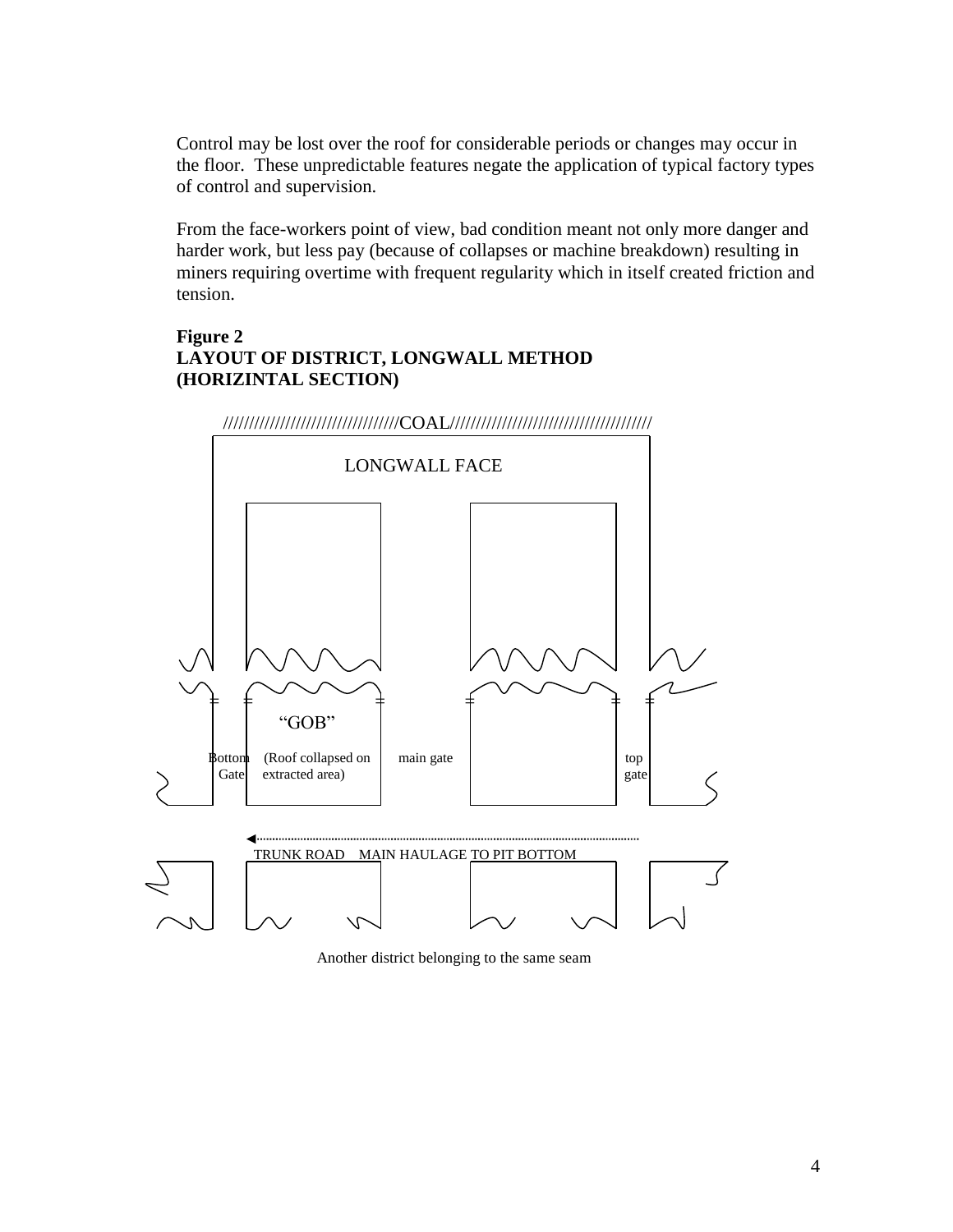### **Figure 3 COAL FACE AS SET FOR FILLING SHIFT (HORIZONTAL SECTION)**



Bad condition tend to instigate bad work. When they occur the smooth sequence of tasks in the production cycle is more likely to be disturbed by faulty performance. Bad work can, and does, arise when conditions are good, from personal shortcomings (illness or hangover) and social tension, in themselves independent of bad conditions; but difficulties arising from human failings are more readily and conveniently expressed when the additional difficulty, and excuse, of bad conditions is also present. The result is a tendency for circular casual processes of a disruptive character to be touched off. Unless rapidly checked these threaten to culminate in the fillers not filling off, and the cycle being stopped.

The organisational structure adopted for the long-wall method was hierarchical.

### **Figure 4. Conventional Organisation**

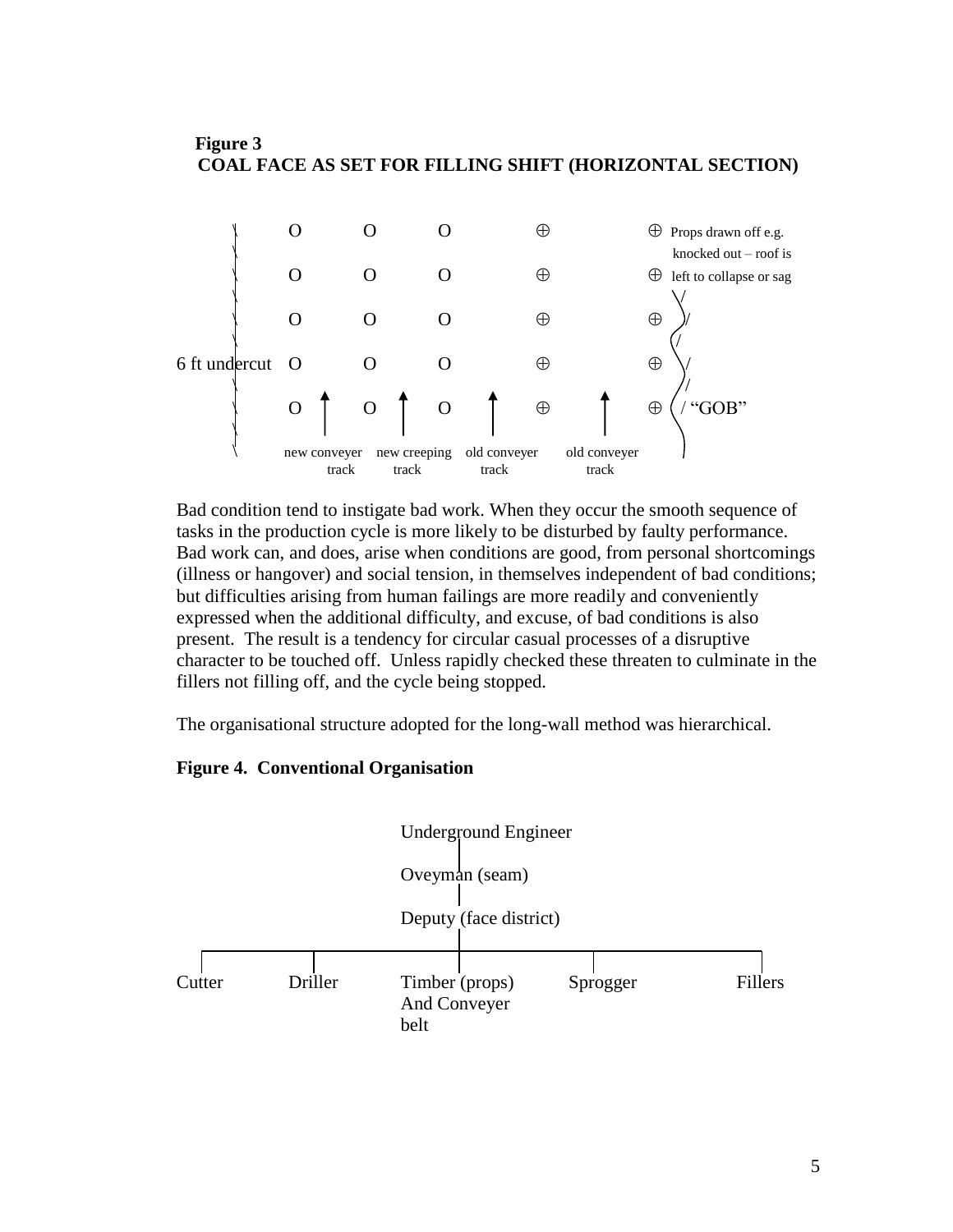The main burden of keeping down cycle stoppages rests with the Deputy, who is the only person in the area with cycle, as distinct from task, responsibility. Generally, the authority of the deputy is incommensurate with responsibility because the deputy cannot close supervision.

Consequently, management complaint of lack of support from the men, who are accused f being concerned only with their own fractional tasks and unwilling to take broader cycle responsibility. The parallel complaint of the workers is of being driven and tricked by management, who are resented as outsiders, who interfere with sharing the hard, physical work and in the in-group life of the face. On occasions, for example, the deputy bargains with the men as to whether they will agree to carry out essential bye-work. The complaint of the men is that the deputy's promises are rarely kept, and that they have gone unpaid too often to be again easily persuaded. The strain of cycle control tends to produce a group "culture" of angry and suspicious bargaining over which both management and men are in collusion.

Given this background an experimental group was established and monitored, men could nominate themselves for various faces and teams. One team operated under the traditional organisational structure and the other worked as a "composite" group. Prior to the experiment union acceptance of the proposal was obtained.

Under the conventional method, the deputy organised the specialist groups into shifts. The "composite" group took total responsibility for face operations and task determination. That is, members of the "composite" groups were multi-skilled and could undertake tasks of other specialists. The composite group can be represented diagramatically as:

Figure 5: Composite Organisation



In the composite group if one member fall behind, any other member could assist. Any spare capacity was absorbed by the multi-skilled abilities of other group members.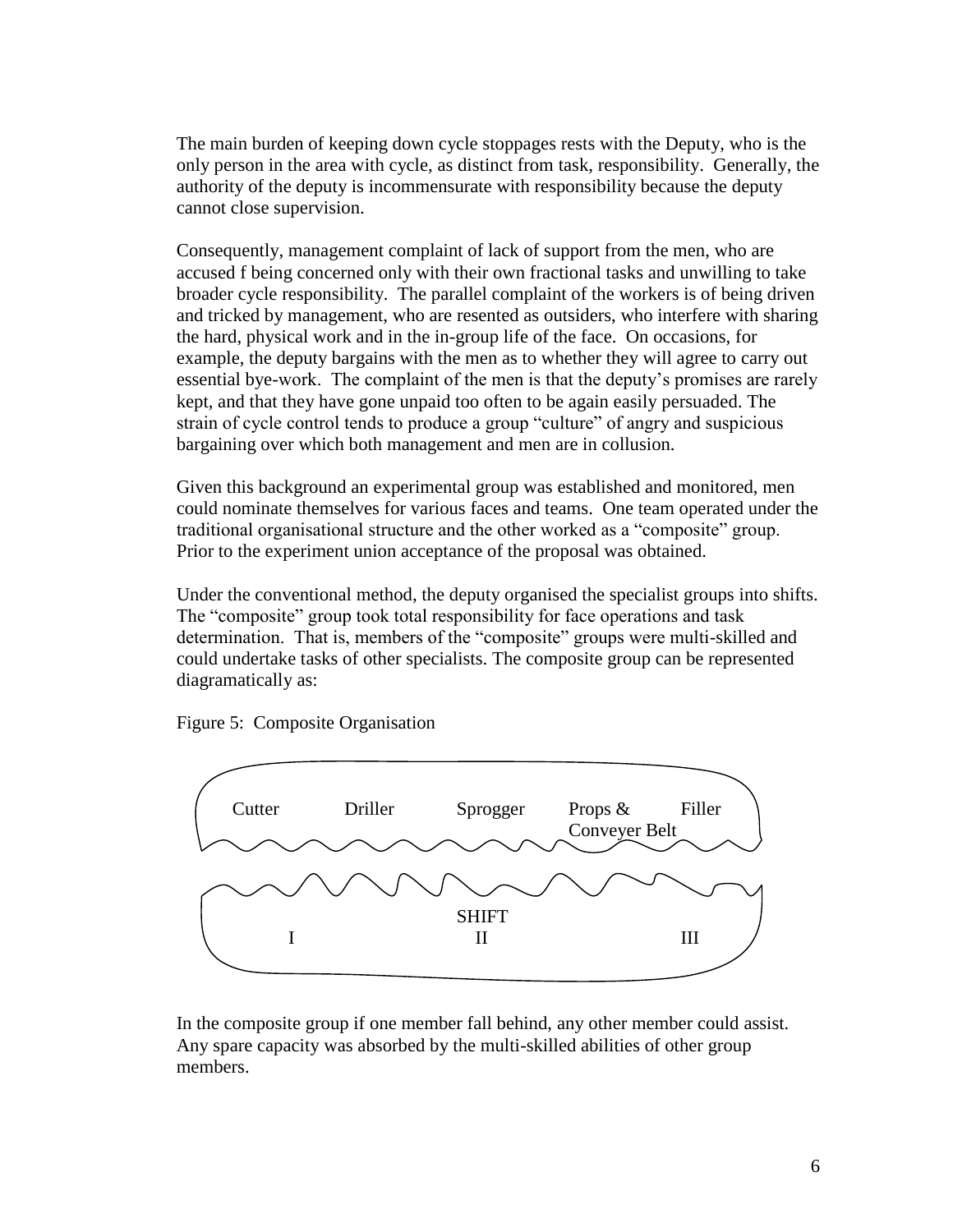Fillers, a cohesive group, under the conventional organisation saw the coal face as a series of short adjacent sections (8-10 yards long). In the corner of this length, he usually chalks up his name, but these chalk marks mean little to other fillers. Relationships of Shifts I and II to Shift III (filling) in both the work and community environment is minimal. Within a cycle, fillers are left to the mercy of the two preceding shifts. In terms of bad work left by the preceding shifts, fillers never knew what to expect, so that anxiety arises producing chronic uncertainty and irritation.

The following table indicates the main features of the two types of organisation. The conventional method combines a complex formal and informal organisation with simple work roles while the "composite" method combines a simple structure with complex work roles.

SAME TECHNOLOGY AND COAL SEAM BUT DIFFERENT SOCIAL **SYSTEMS** 

|                                      | <b>Conventional</b><br>Organisation | Composite<br>Organisation |
|--------------------------------------|-------------------------------------|---------------------------|
| Number of men                        | 41                                  |                           |
| Number of completely segregated task | 14                                  |                           |
| groups                               |                                     |                           |
| Mean job variation for members       |                                     |                           |
| Task group worked with               | 1.0                                 | 5.5                       |
| Main tasks worked                    | 1.0                                 | 3.6                       |
| Different shifts worked              |                                     | 2 Q                       |

The "composite" groups worked beside a conventional group on the face but set their own pace and absorbed workload variation without relying on reserved, unlike the conventional group. Both "COB" had to move together (Figure 3) otherwise stress would be created in the roof with risks of premature falls. The following figures indicate the level of output, stability of control and social interaction. At the time of experiment, the miners' union was under Communist control so two objectives had to be met:

- 1. improve conditions of the miner;
- 2. obtain adequate production rates (miners were paid on coal weight at the gantry).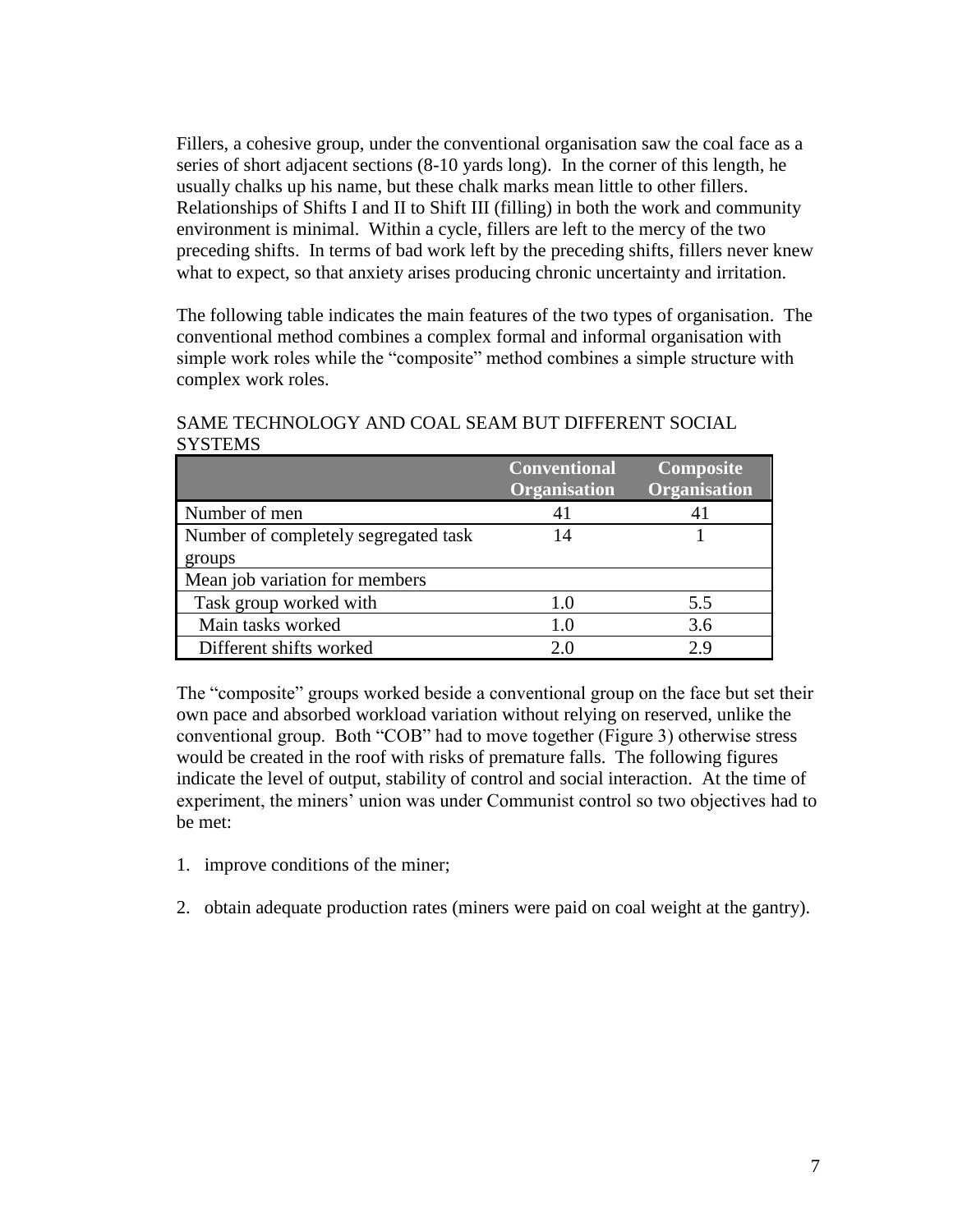| VINUANIDATIVIN<br>WITH THE SAME TECHNOLOGI                                                                                         |                                            |                                  |  |  |
|------------------------------------------------------------------------------------------------------------------------------------|--------------------------------------------|----------------------------------|--|--|
|                                                                                                                                    | <b>Conventional</b><br><b>Organisation</b> | <b>Composite</b><br>Organisation |  |  |
| Production achievement (Average)<br>percentage of coal won from each daily<br>cut, corrected for differences in seam<br>transport) | 78%                                        | 95%                              |  |  |
| Ancillary (overtime) work at the face<br>(hours per man-shift)                                                                     | 1.32                                       | 0.003                            |  |  |
| Average reinforcement of labour<br>(reserves), percentage of total face force                                                      | 6                                          | Nil                              |  |  |
| Percentage of shifts with cycle lags                                                                                               | 69%                                        | 5%                               |  |  |
| Number of consecutive weeks without<br>losing a cycle                                                                              | 12                                         | 65                               |  |  |

### PRODUCTION AND COSTS FOR DIFFERENT FORMS OF WORK ORGANIS ATION WITH THE SAME TECHNOLOGY

Note: Face life was 65 weeks

Given bore hole samples in various parts of the panels, a calculation could be made as to how coal could be recovered, making allowances for erroneous material. From that a percentage recovery was calculated. For the "conventional" organisation there was a loss of 22% whereas in the "composite" group who were not pre-selected and were exposed to flu epidemics and the like, there was only a 5% loss.

Ancillary work is organised over and above a particular shift. This involved negotiating overtime with the deputy. Successive overtime tended to create tension. Throughout the life of the face (65 weeks), the conventional group averaged per man per shift 1.32 hours of overtime. The composite group averaged 0.03 hours per man per shift.

The average reinforcement of labour, that is, the amount of labour brought in from a Reserve Pool to keep the cycle going amounted to a 6% addition to the total work force under the conventional organisation and nil on the "composite" face. Moreover, there was a peculiar phenomenon which the figures showed. The best shift the "composite" group ever worked occurred when they had some absenteeism on the face. The reason for this was that the group knew they were short of labour and consequently worked harder during that shift.

The stability of a shift is one of the measures of management, the ability to maintain stability and maintain steady progress toward objectives in the face of constantly changing circumstances, nit just absenteeism but a group of input and environmental factors. This is a significant measure. There were three shifts working for 6 days per week for 65 weeks. 69% of shifts in the conventional face were in cycle lag and hence the high demand for ancillary work (overtime). With the composite group only 5% of shifts experienced cycle lag. In the view of deputy and underground engineer,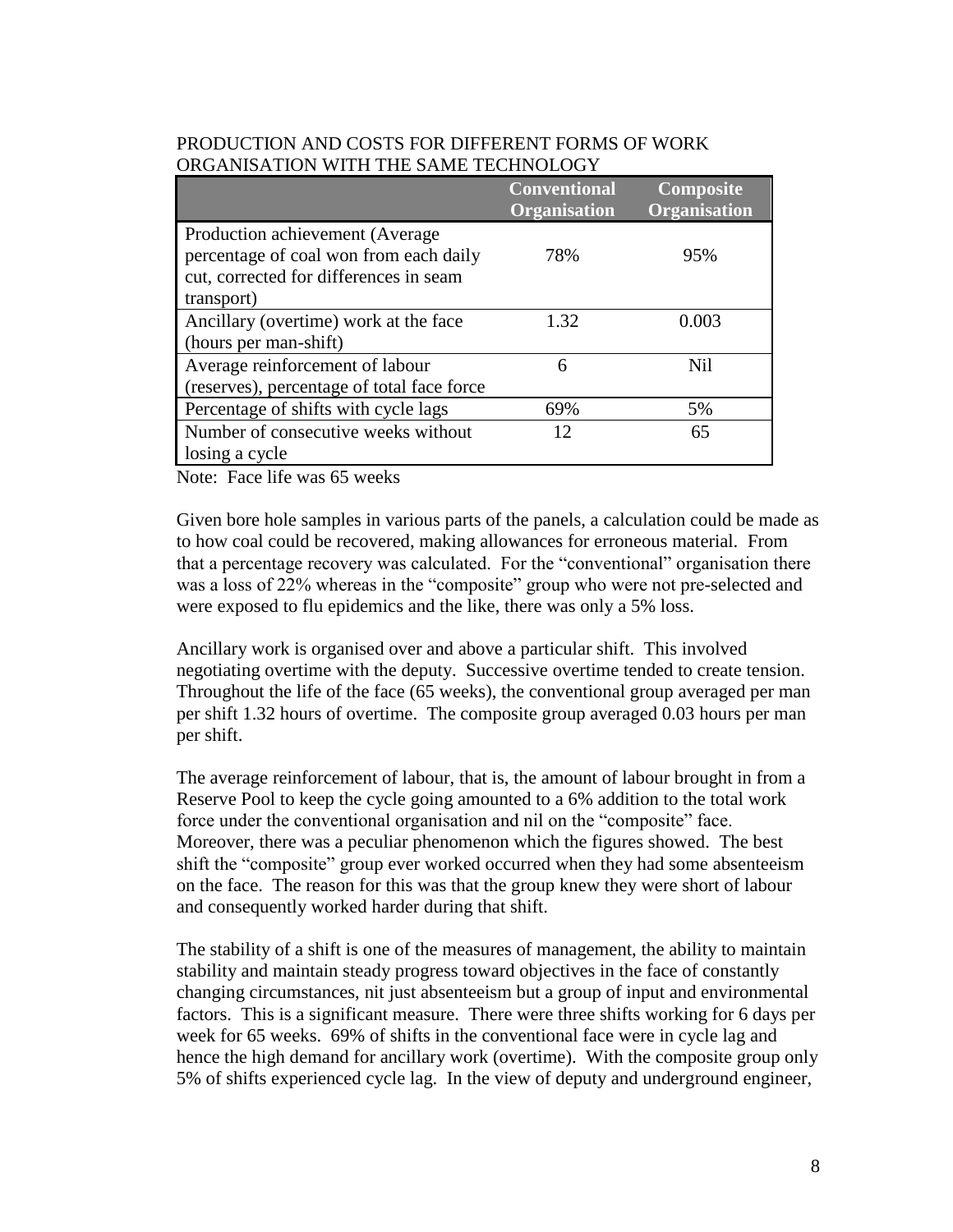who had responsibility for  $5 - 10$  mining operations, cycle lag was a measure of strain. As the cycle lag increases management is placed under increasing pressure. In the "composite" group, the deputy was only involved in sorting out 5% of the shifts.

When the cycle lag reaches a certain point it accumulates and places more work on subsequent shifts until the cycle runs out of control and the operation must be restarted. Cycle shut down occurred 12 times in the life of the "conventional" panel. The "composite" group never lost a cycle. However, groups stpped because they were getting too far ahead of the "conventional" group, thus creating a danger from roof stress. When this occurred stand down payment was allowed.

## *The Social Systems Effects of the Experiment*

At union meetings the two groups and other union members decided unanimously that any further faces opened up would be organised on a "composite" basis, the conventional method was no longer acceptable. Absenteeism under booth forms of organisation are set out in the following table.

|                                    | <b>Conventional</b> | <b>Composite</b> |
|------------------------------------|---------------------|------------------|
| Absenteeism (% of possible shift): |                     |                  |
| Without reason                     | 4.3                 | 1.4              |
| Sickness or other                  | 8.9                 | 4.6              |
| Accidents                          | 6.8                 | 3.2              |
| Total                              |                     |                  |

Stress Indices for Different Social Systems

Absenteeism in the "composite" group of 8.2% is quite remarkable given the coal mining industry in England in the 1950's. Actually, over the period of the experiment the normal level of absenteeism was 23%.

Under "conventional" conditions, absenteeism without reason was high. Many miners took advantage of the high wages by enjoying a shorter working week.

With the "composite" group if a miner did not work he knew the other members of the group had to carry his workload. Therefore, there was loyalty to the group because of the negative repercussions from other group members. Absenteeism from sickness under the "conventional" method has similar effects, that is if a miner reported sick the deputy would still put his chalk mark on the timber but would also have to bring in reserves. If a miner did not turn up for work there was no repercussion on the other members of the shift under the "conventional" system.

Another component of the accident indices in the composite group was that all team members knew what geological conditions where developing at any time, across the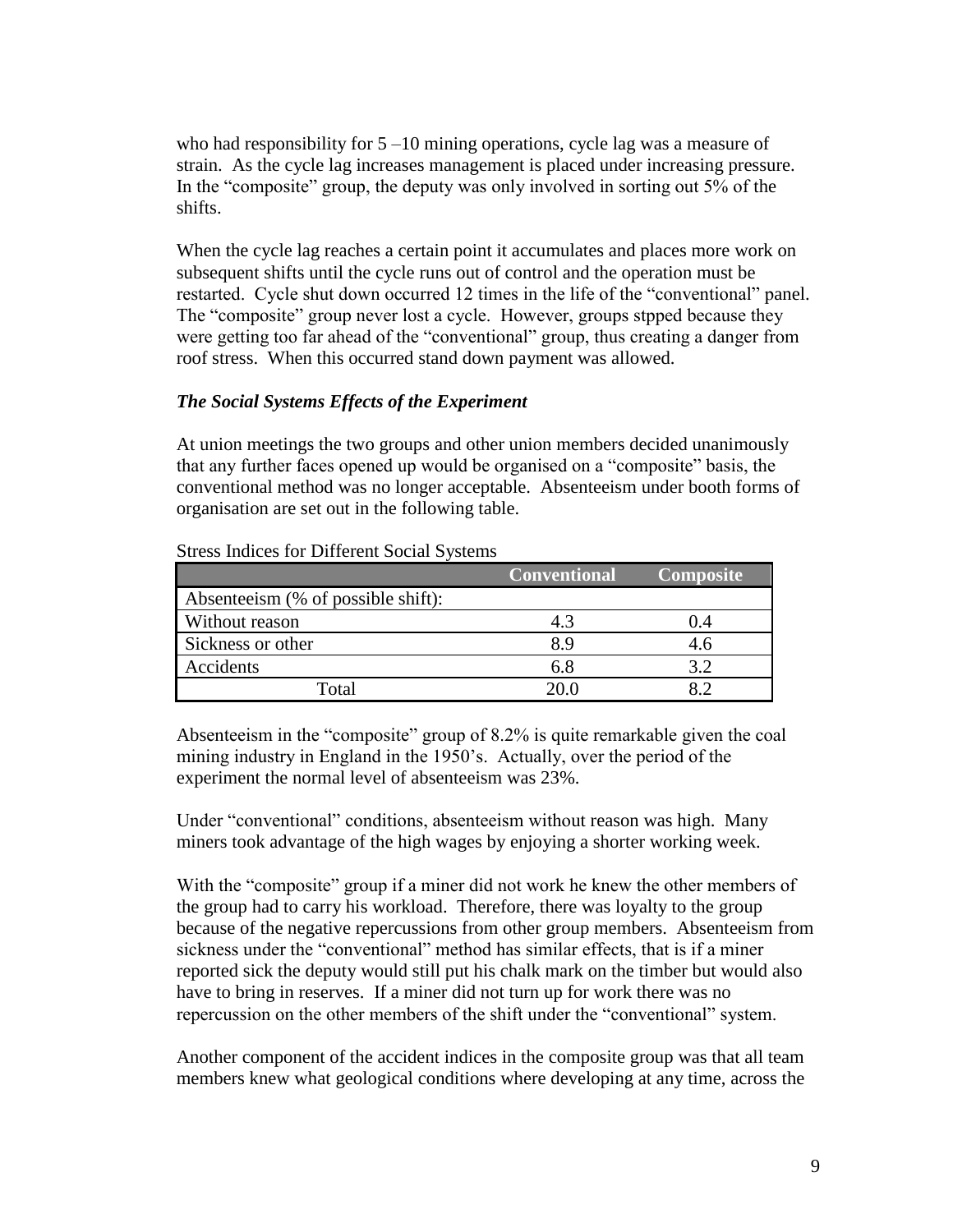whole face and would take appropriate car and action. In the conventional organisation, there was little communication between succeeding shift and, particularly on the filling shift, miners would see little of the face apart from their own little stint. With regular monotony inquiries into British mine disasters were reporting large casualty figures from failure to clear a face even when clear warning had been passed along. We can only surmise that because their bit of the face looked sound they thought they were some 'nervous Nellies' down the line.

The degree of multi-skilled in the composite group was high with members working on average at 5.5 different tasks on a shift and doing a good deal of switching between shifts. In the conventional section, men worked on only one main task and could not change shifts unless they were prepared to move to lower paid, more arduous work.

In the villages the shift system and the amount of mutual recriminations between the different shift-task groups split the local populations into 'clans'. In the pubs, the aristocrats of the pit would not mix with the pullers, and neither with fillers. At meetings of the union lodge they would physically segregate themselves and actively participate only in matters that affected their sectional interest or that of lower status miners.

No single leader was apparent at any time or were there ever any fights for such a role. Leadership was much more widely spread and was usually specific to performance of a particular group task, at a particular place and time. Movements on the face, between shifts or in and out of the group were very much decided within the group.

With the bonus on coal won the composite face managed a shift rate some twenty per cent above the conventional face. Ironically, there was not much difference in average take-home pays. In the conventional systems there were ways of making money out of inefficiency and instability, e.g. in 'other duties', make-work and overtime. Admittedly, it was a harder and lengthier way to make a shilling and one that was full of hassles with the deputy, and the lodge. The most marked differences to one observing the working of the two faces were:

1. The striking difference in orderly housekeeping. On the conventional face timber lay scattered about where they fall on being extracted, tools dropped where they were used, props arranged higgledy-piggle, conveyer belts arranged across the floor just as it was, coal spills over or off the belt left just where they occurred and the face looking as though mice had been at it. The same regulations and the same deputy covered both faces, in fact hardly a shift passed without a deputy having to go the length of the conventional face. On the composite face the deputies hardly ever had to go beyond the entrance to the mother-gate to talk to the team's contact man who usually worked bear that end of the face for just that reason. Yet the housekeeping on that face was immaculate. Props, chocks and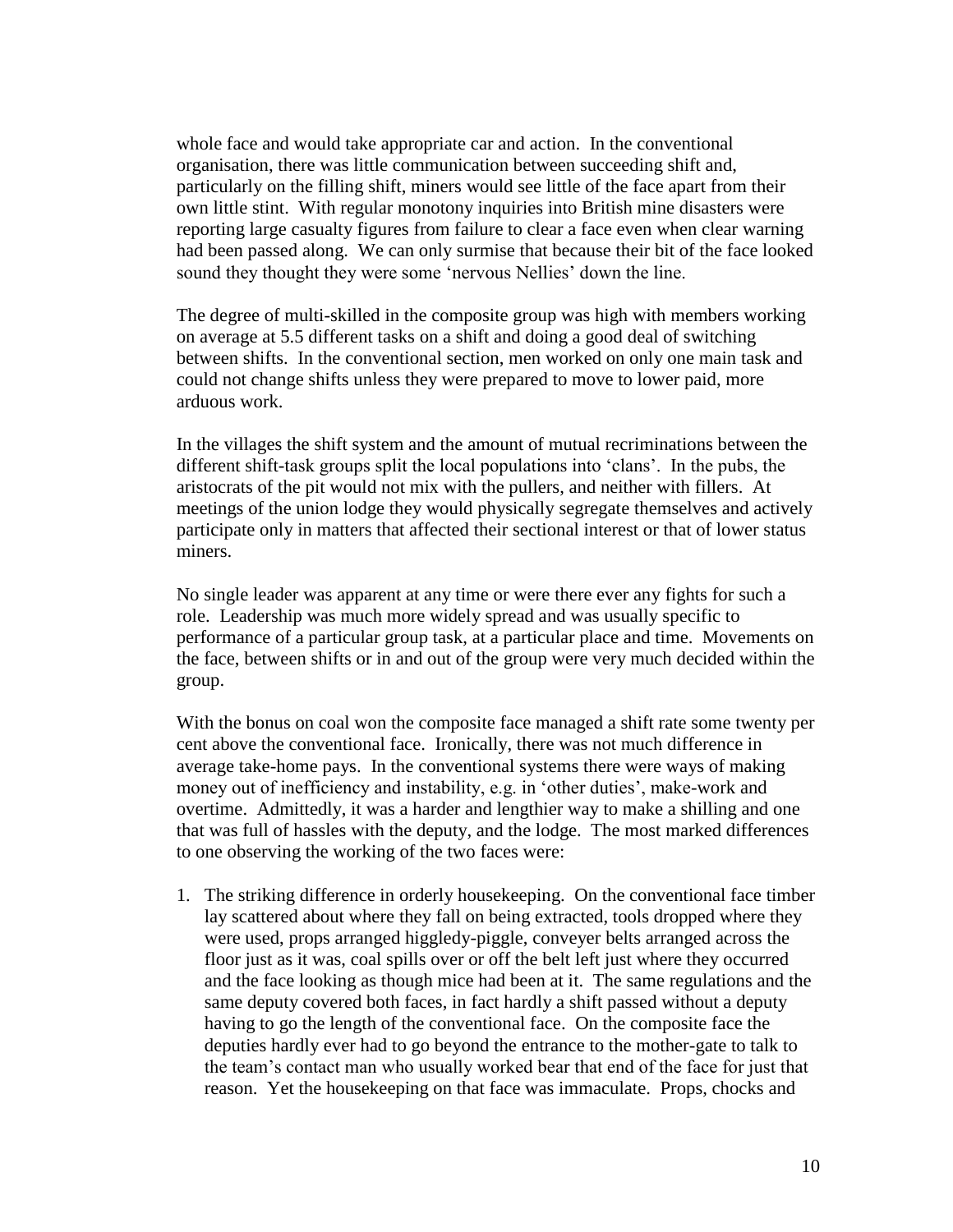the belts lined up as though by theodolite, the floor under the belt leveled and reelevated is floor-rises occurred, only the most recent of the spillage still on the floor, props neatly stacked at regular intervals and tools stacked together around certain props. The face itself when it came time to jib the cutter, it use to look as though it had been chiseled. I have dwelt a bit on this because I do not think that there is any single measure, productivity, absenteeism, etc. which is so revealing of the morale of a coal-face, where close supervision is not possible.

- 2. The degree to which the miners were self-motivated toward cycle completion. On the conventional face, it seemed that down-time was a welcome break, particularly if the going was bad. If some other job needed doing and even if it needed doing quickly the first thought seemed to be find the deputy and strike a rate for the job. On the composite face, it seemed to be the norm that as a person finished one job they would tidy up and processed, without order or request, to join in another job, not to automatically take a break. Or if they observed others in trouble with a task more urgent than theirs to secure what they were doing and move over to help, again, without orders and not usually waiting for a request.
- 3. The degree of personal and social stress. This, like the housekeeping, was quite tangible to an observer. On the conventional face, mots of the coal seemed to be won in anger under a shower of cuttered curses for all and sundry. When it came to taking bait (crib) they seemed to melt individually into the darkness behind the face. On the filling shift men would go without saying a word from pit-head to pit-head. On the composite face it was most unusual to sense any such uptightness. As shift change-over there was animated discussion of where the face was at; in travelling to and then across the face there was, despite the communication difficulties, active attempts to sort out how best to get about their work; throughout the shift one would see earnest discussions between two's and three's about problems that had arisen; when they broke to eat groups of varying size could be seen and they were rarely bitching. It was not a picture of men under stress.

#### **Case: Department of Supply – Lithgow Region**

This particular case relates to the development of graduate engineers.

When a graduate joined the department, he was initially given a project lasting about 12 months that would involve design, drafting and model construction activities. These phases are illustrated in Figure 6.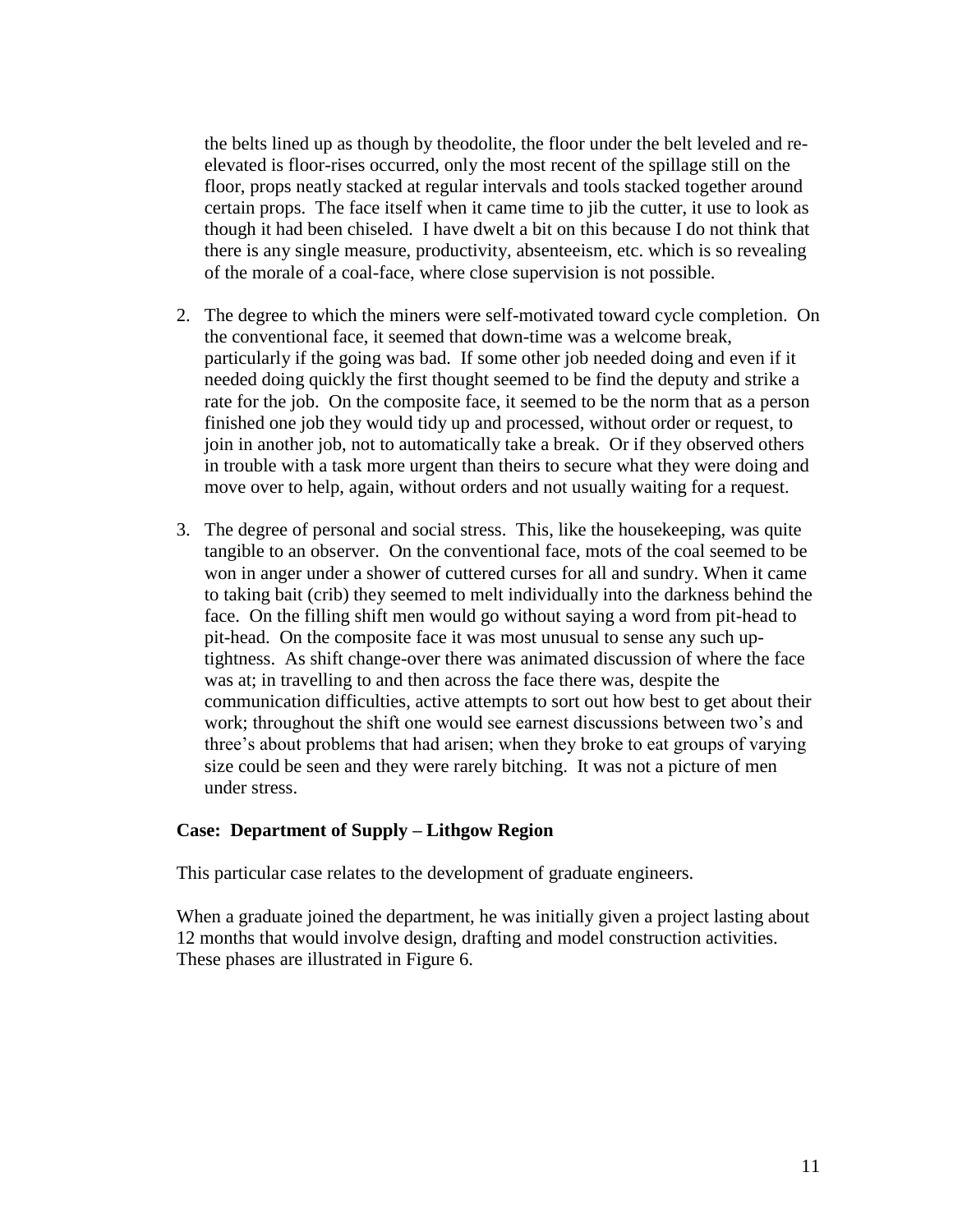

At no stage in the flow did any of the group liase to identify problems of design, workload scheduling or manpower resources. Consequently, graduate rarely completed a project within the 12 moth period. As an alternative, the graduate met with heads of disciplines to discuss the size and complexity of the project and the resources required. Discipline heads then selected manpower resources to form a group. The objective of this group was to complete the project. Within such a group the craftsman could point out that alternatives that design engineer was tossing pennies to decide were significantly different propositions when it came to machining with the equipment and work force this plant had. Similarly, the engineer craftsman and the draftsmen could certainly settle for less than a full set of detailed A1 blue prints. The design starts to become a practical design before any metal is cut and not too much Indian ink spread.

The graduate engineers got immersed in some of the practicalities of production and, as reported to me by one who came through the 'project system', actually got the satisfaction of completing one or even two projects.

#### **The case of Luv Petfood (1969-71)**

The Sydney based company produced pet foods. What is interesting for us today is the way they developed team management. The original management structure was typically bureaucratic: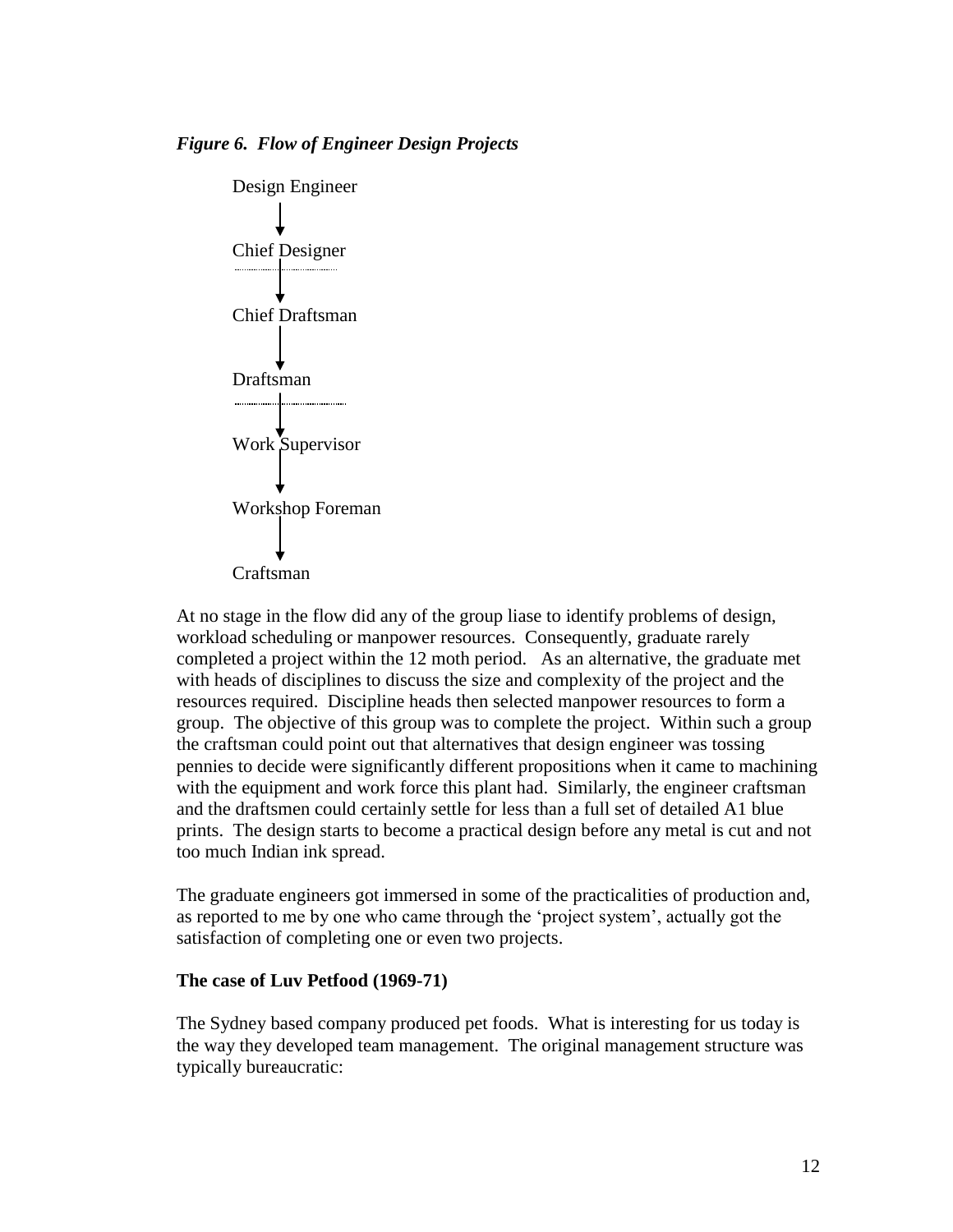

(Dotted lines represent informal lines of communication and influence). Each functional manager was judged on the performance of his function and he strove to look good in that respect. The overall performance was primarily the concern of the M.D. Even if the company failed it was important for a functional manager's next job that the failure was not publicly seen as due o his part of the business. In practice, there was a good deal of in-fighting and playing up to the boss to push one's own projects and to get a greater share of company resources.

The management had seen the very effective application of the team principle to their production line and asked themselves why it could not be applied to the work of management. The system adopted was that the functional managers, as a group of four took joint responsibility for running the company as if the MD was on holidays. Each had to wear two hats. Their original functional role and their responsibility, as a surrogate of the MD, for policies and operations in all parts of the company. In time they each found ways to delegate a large part of their original role to subordinates and found themselves with much more time to think and consult about the overall problems and opportunities facing the company. It was understood that if they got into conflict or if they agreed that the company should move in new directions the MD would be drawn in. It was also understood that if either of the two hats did not fit their careers with Luv would be in jeopardy. The alternative organisation took the following form:



The dotted lines indicate relations that can be invoked but are normally not used.

With this redefinition of responsibilities the pressure was on for all to get sufficient understanding of the other functions to participate meaningfully in evaluating policy